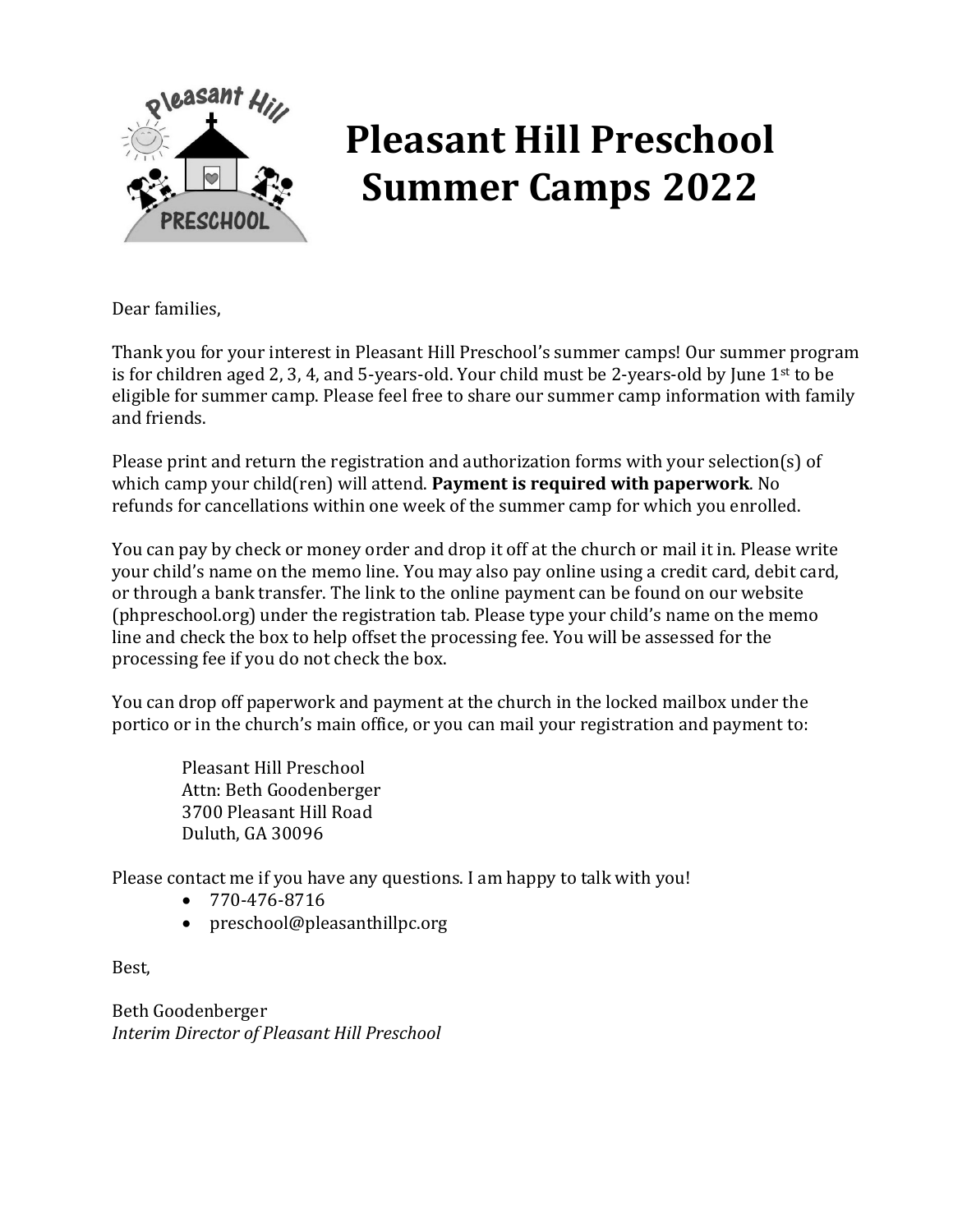# **Summer Camp Information:**

**Hours:** 9:30 a.m. – 1:00 p.m. **Days:** Monday through Friday

**Cost**: **\$150/week** Younger siblings will pay \$125/week

#### **Summer Camp Themes:**

- June 13 17 Nature: become an explorer!
- July 11 15 Ocean/Beach: let's pretend we're on vacation!
- August 8 12 Space: reach for the stars!
- August 15 19 I'm a Chef: let's learn about food!

# **Important Summer Camp Guidelines:**

#### **COVID-19 Plans and Procedures:**

We will continue to follow CDC and GDPH guidelines for the health and safety of all teachers and children participating in our camps. For this reason, at this time, face masks will be required for all teachers and children. The face mask policy follows the current CDC recommendation, and is therefore liable to change.

#### **What your child should bring to camp:**

- Handheld bag (tote bag or reusable grocery bag) labeled with child's name
- Lunch and drink labeled with child's name
- Extra set of clothing
- Sunscreen and bug spray applied *before* school
- Wear a face mask and have extra face masks in bag
- Wear tennis shoes and socks. *No* sandals, flip-flops, or open-toed shoes.

#### **Drop-off and Pick-up Procedures:**

All cars will enter the church property using the **MAIN** entrance on Pleasant Hill Road. Proceed up the hill and make the first right. At this point, you can either go left or right.

- If no cars are lined up in front of you, then turn left and continue until you approach the portico in front of the Sanctuary.
- If there are already cars in line, please turn right and follow the parking lot pattern to the back of the line.

At 9:30 a.m, our teachers will begin unloading the children. All children must exit from the passenger's side of the car onto the sidewalk.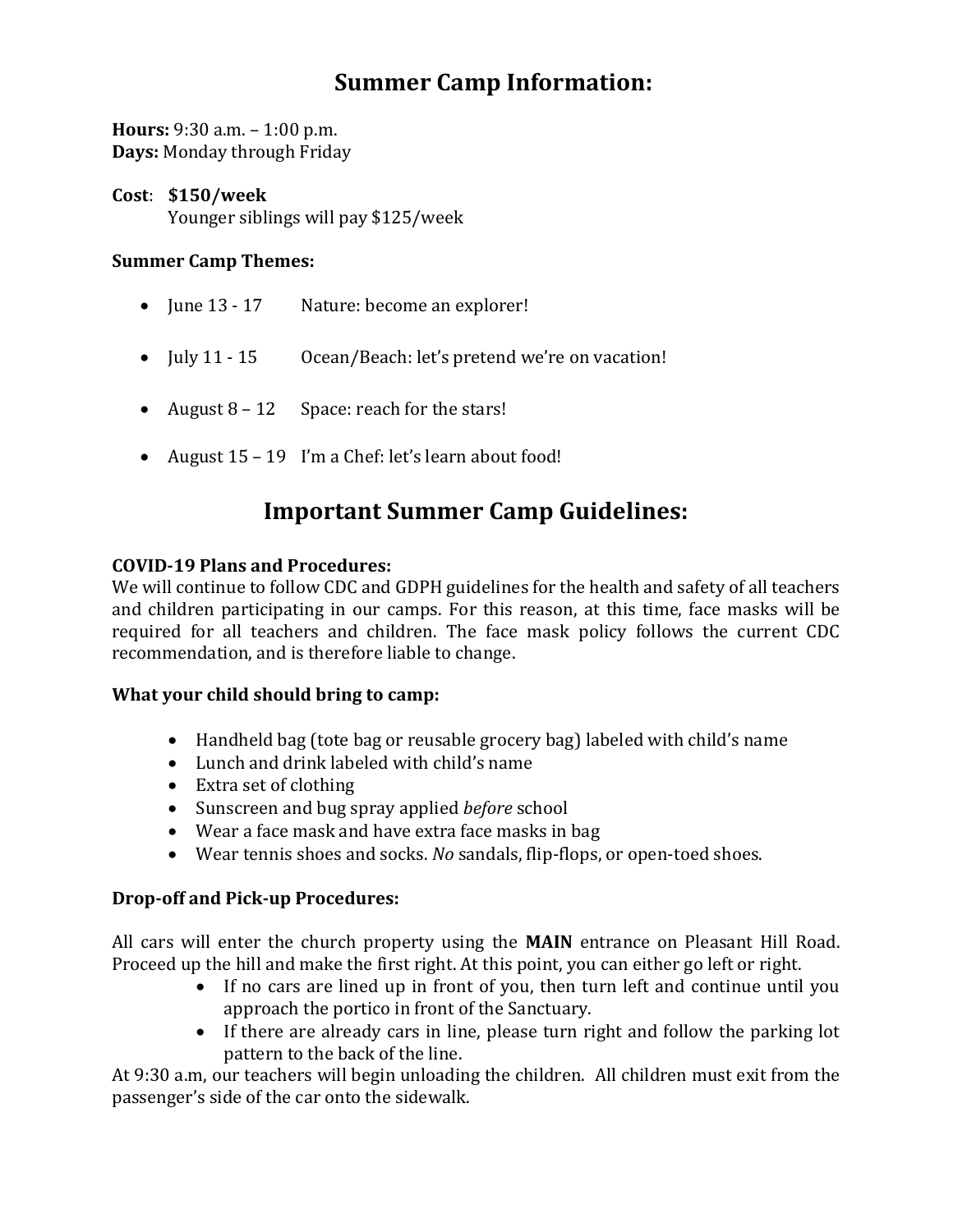We will use this same system again at 1:00 p.m. when we load the children into their cars. **After your child is in your car, please pull up to the most convenient parking spot and buckle your child in. Buckling your child in is the responsibility of the person picking up after the car has been pulled forward, NOT the preschool teachers' responsibility.**

On the first day of camp, please attach your child's name on the front of his/her shirt with a piece of masking tape or label. This will allow us to greet your child by name.

## **Pleasant Hill Preschool Summer Camp 2022 Registration Sheet**

| Child's Name _                                           |                                               | Age |  |  |
|----------------------------------------------------------|-----------------------------------------------|-----|--|--|
| I wish register my child for the following summer camps: |                                               |     |  |  |
|                                                          | June 13 - 17 Nature: become an explorer!      |     |  |  |
| July 11 - 15                                             | Ocean/Beach: let's pretend we're on vacation! |     |  |  |
| August 8 -12 Space: reach for the stars!                 |                                               |     |  |  |
| August 15 - 19 Chef: let's learn about food!             |                                               |     |  |  |
|                                                          |                                               |     |  |  |

#### **I understand that payment is due with this form AND is non-refundable within 7 days of each week enrolled**.

\_\_\_\_\_\_\_\_\_\_\_\_\_\_\_\_\_\_\_\_\_\_\_\_\_\_\_\_\_\_\_\_\_\_\_\_\_\_\_\_\_\_\_\_\_\_\_\_\_\_\_\_\_\_\_\_\_\_\_\_\_\_\_\_\_ \_\_\_\_\_\_\_\_\_\_\_\_\_\_\_\_\_\_\_ Parent/guardian signature date

**Email address**: \_\_\_\_\_\_\_\_\_\_\_\_\_\_\_\_\_\_\_\_\_\_\_\_\_\_\_\_\_\_\_\_\_\_\_\_\_\_\_\_\_\_\_\_\_\_\_\_\_\_\_\_\_\_\_\_\_\_\_\_\_\_\_\_\_\_\_\_\_\_\_\_\_\_\_\_\_\_\_\_\_\_\_

**Phone number**: (\_\_\_\_\_) \_\_\_\_\_\_\_\_\_\_\_\_\_\_\_\_\_\_\_\_\_\_\_\_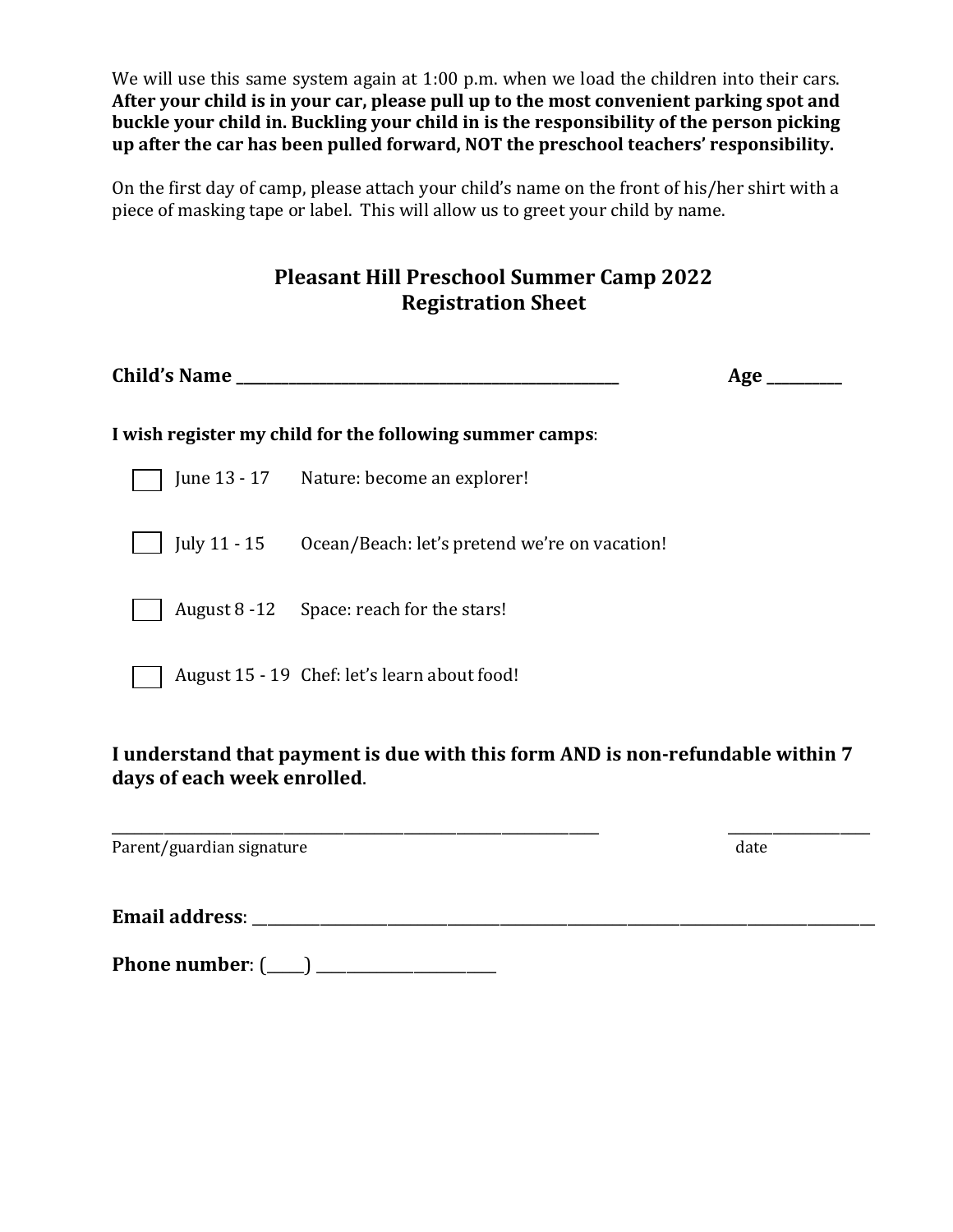# **Pleasant Hill Preschool Summer Camp 2022 Registration and Authorization Forms**

| First                                                                                                                                                                                                                                                      | Last |  |  |
|------------------------------------------------------------------------------------------------------------------------------------------------------------------------------------------------------------------------------------------------------------|------|--|--|
|                                                                                                                                                                                                                                                            |      |  |  |
|                                                                                                                                                                                                                                                            |      |  |  |
|                                                                                                                                                                                                                                                            |      |  |  |
|                                                                                                                                                                                                                                                            |      |  |  |
| Is your child potty-trained?<br>YES                                                                                                                                                                                                                        |      |  |  |
| $\frac{1}{2}N$<br>____WORKING ON IT                                                                                                                                                                                                                        |      |  |  |
| Mother's Name (first and last): Mother's Name (first and last):                                                                                                                                                                                            |      |  |  |
|                                                                                                                                                                                                                                                            |      |  |  |
|                                                                                                                                                                                                                                                            |      |  |  |
|                                                                                                                                                                                                                                                            |      |  |  |
| Father's Phone $(\_\_)$                                                                                                                                                                                                                                    |      |  |  |
|                                                                                                                                                                                                                                                            |      |  |  |
| Has your child previously attended a preschool? ______ Where? __________________                                                                                                                                                                           |      |  |  |
| Does your child speak and/or understand English?<br>__ YES, speaks and understands English<br>__ NO, does not speak or understand English<br>___ SOMEWHAT: speaks and/or understands a little English<br>OTHER: understands English, but does not speak it |      |  |  |
|                                                                                                                                                                                                                                                            |      |  |  |
| Does your child have any food allergies or dietary restrictions?<br><b>YES</b><br>N <sub>O</sub>                                                                                                                                                           |      |  |  |

If yes, please describe:\_\_\_\_\_\_\_\_\_\_\_\_\_\_\_\_\_\_\_\_\_\_\_\_\_\_\_\_\_\_\_\_\_\_\_\_\_\_\_\_\_\_\_\_\_\_\_\_\_\_\_\_\_\_\_\_\_\_\_\_\_\_\_\_\_\_\_\_\_\_\_\_\_\_\_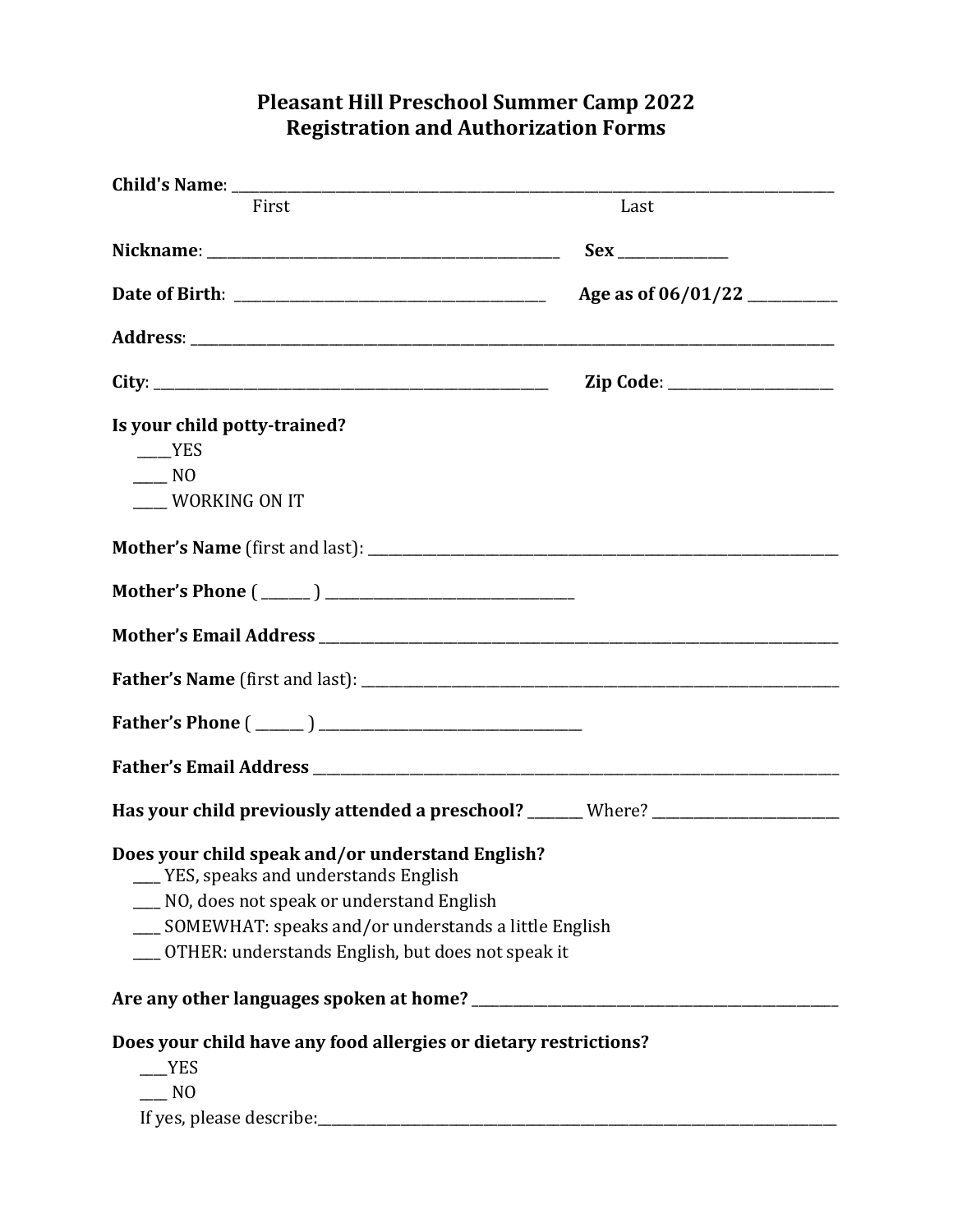**Does your child have any non-food allergies or other healthy concern?**

 $-$  YES

 $\overline{N}$ 

If yes, please describe:

**Does your child have evidence of developmental delays, behavioral issues, speech delays, hearing loss, or vision difficulties?** *(Pleasant Hill Preschool does not have the staff or resources to accommodate children having a physical, mental, or emotional condition which requires special supervision or handling and/or requires the dedication of special facilities or teachers for the child.)*

 $\rule{1em}{0.15mm}$  YES

 $\Box$  NO

If yes, please describe:

**Summer Camp Readiness Checklist:** *these are skills that are required for attending summer camp. These are important skills to ensure your child can receive a successful and positive experience at camp. If you do not check a skill, please work on it before your child attends.*

- \_\_\_\_ Is your child able to move on his/her own from one location to another?
- \_\_\_\_ Is your child able to feed himself/herself?
- \_\_\_\_ Can your child express his/her emotions, needs, and make requests?
- \_\_\_\_ Does your child respond to/recognize his/her name?

\_\_\_\_ Can your child follow a simple one-step instruction?

\_\_\_\_ Can your child consistently keep on a face mask?

# **Emergency Contact Information**

Please list the names of two **local** friends or relatives who can be reached during preschool summer camp hours in the event of an emergency or illness, *if we cannot reach a parent first*.

- 1. Name Phone ( $\Box$ ) Relationship to child  $\Box$
- 2. Name \_\_\_\_\_\_\_\_\_\_\_\_\_\_\_\_\_\_\_\_\_\_\_\_\_\_\_\_\_\_\_\_\_\_\_\_\_\_\_\_\_\_\_\_\_\_\_\_ Phone (\_\_\_\_\_) \_\_\_\_\_\_\_\_\_\_\_\_\_\_\_\_\_\_\_\_\_\_\_\_\_\_ Relationship to child  $\Box$

# **Waiver of Liability**

It is mutually understood that in the event of an accident or illness of the child while in the care of the Preschool, the staff shall use its best efforts to contact the parents. However, in the event the parent is not immediately available, the staff is authorized to secure such medical care as the situation may reasonably warrant.

It is agreed that where the school has acted in good faith to comply with an accident or illness to the child, any and all liability as might exist, is expressly waived by the parent.

\_\_\_\_\_\_\_\_\_\_\_\_\_\_\_\_\_\_\_\_\_\_\_\_\_\_\_\_\_\_\_\_\_\_\_\_\_\_\_\_\_\_\_\_\_\_\_\_\_\_\_\_\_\_\_\_\_\_\_\_\_\_\_\_\_\_ \_\_\_\_\_\_\_\_\_\_\_\_\_\_\_\_\_\_\_\_\_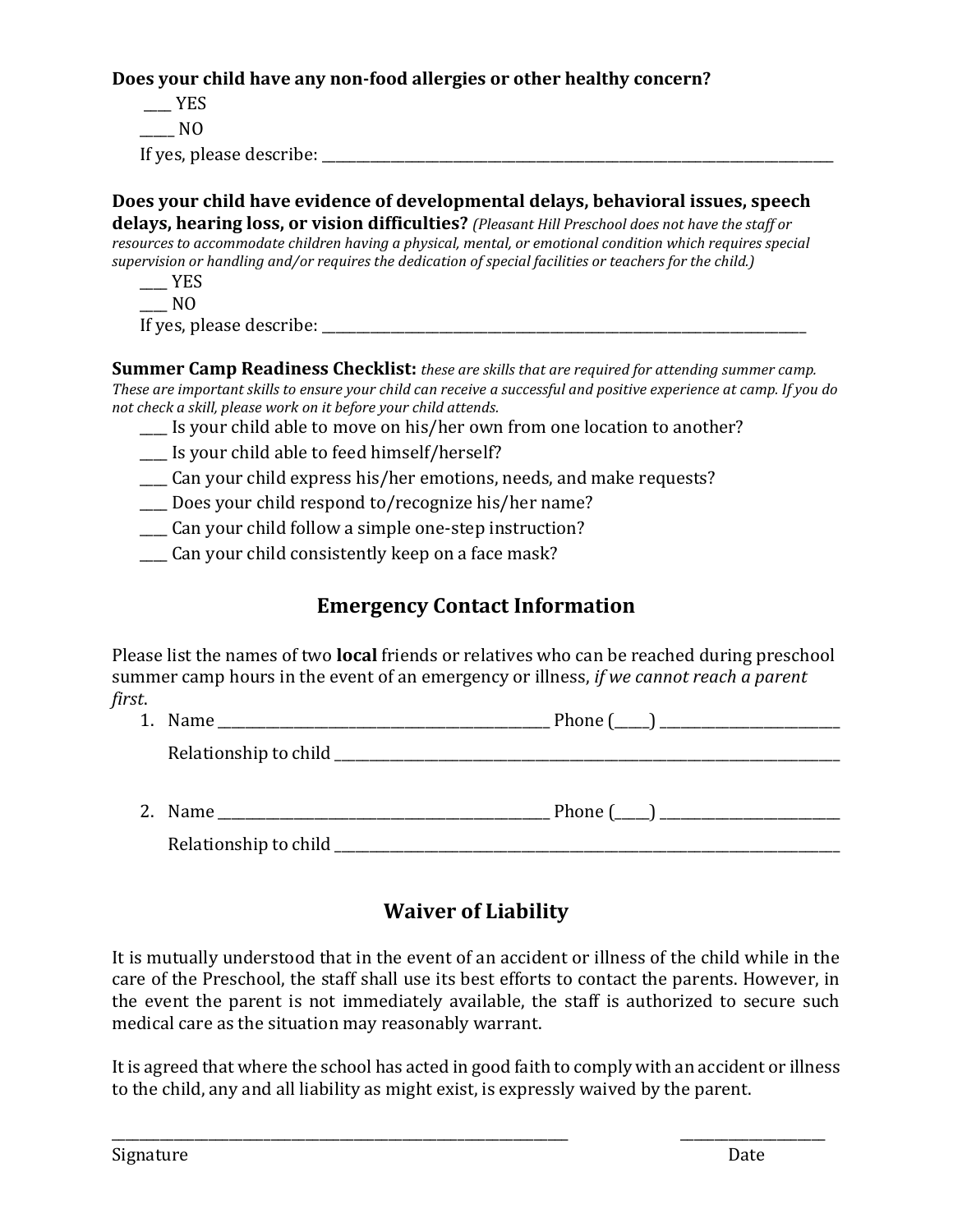### **Authorization to Consent for Treatment of a Minor Child**

| $I,$ $\frac{1}{I}$ $\frac{1}{I}$ $\frac{1}{I}$ $\frac{1}{I}$ $\frac{1}{I}$ $\frac{1}{I}$ $\frac{1}{I}$ $\frac{1}{I}$ $\frac{1}{I}$ $\frac{1}{I}$ $\frac{1}{I}$ $\frac{1}{I}$ $\frac{1}{I}$ $\frac{1}{I}$ $\frac{1}{I}$ $\frac{1}{I}$ $\frac{1}{I}$ $\frac{1}{I}$ $\frac{1}{I}$ $\frac{1}{I}$ $\frac{1}{I}$ $\frac{1}{$                                                                                                                                                                                                                                                                                                                                                                             |  |                            |       |          |
|----------------------------------------------------------------------------------------------------------------------------------------------------------------------------------------------------------------------------------------------------------------------------------------------------------------------------------------------------------------------------------------------------------------------------------------------------------------------------------------------------------------------------------------------------------------------------------------------------------------------------------------------------------------------------------------------------|--|----------------------------|-------|----------|
| do hereby state that I am the natural parent or legal guardian having legal custody of                                                                                                                                                                                                                                                                                                                                                                                                                                                                                                                                                                                                             |  |                            |       |          |
| $\frac{1}{\text{mldres}}$ who resides with me at $\frac{1}{\text{address}}$                                                                                                                                                                                                                                                                                                                                                                                                                                                                                                                                                                                                                        |  |                            |       |          |
| address<br>home phone work phone example of the contract of the contract of the contract of the contract of the contract of the contract of the contract of the contract of the contract of the contract of the contract of the c                                                                                                                                                                                                                                                                                                                                                                                                                                                                  |  |                            |       |          |
|                                                                                                                                                                                                                                                                                                                                                                                                                                                                                                                                                                                                                                                                                                    |  |                            |       |          |
| Director of the Pleasant Hill Preschool, Duluth, Ga., to consent to x-ray, examination,<br>anesthetic, medical or surgical diagnosis or treatment, and hospital care, to be rendered to<br>the minor under the general or specific supervision and advice of a physician or surgeon<br>licensed to practice medicine in the state of Georgia, when the need for such treatment is<br>immediate, and when efforts to contact either parent are unsuccessful. This authorization<br>applies only during the hours and year my child is attending Pleasant Hill Preschool. If such<br>a situation should arise, I understand medical care as the situation may reasonably warrant<br>will be secured. |  |                            |       |          |
| Signature of parent/guardian                                                                                                                                                                                                                                                                                                                                                                                                                                                                                                                                                                                                                                                                       |  |                            | Date  |          |
|                                                                                                                                                                                                                                                                                                                                                                                                                                                                                                                                                                                                                                                                                                    |  | <b>Medical Information</b> |       |          |
|                                                                                                                                                                                                                                                                                                                                                                                                                                                                                                                                                                                                                                                                                                    |  |                            |       |          |
|                                                                                                                                                                                                                                                                                                                                                                                                                                                                                                                                                                                                                                                                                                    |  |                            |       |          |
| Street                                                                                                                                                                                                                                                                                                                                                                                                                                                                                                                                                                                                                                                                                             |  | city                       | state | zip code |
|                                                                                                                                                                                                                                                                                                                                                                                                                                                                                                                                                                                                                                                                                                    |  |                            |       |          |
|                                                                                                                                                                                                                                                                                                                                                                                                                                                                                                                                                                                                                                                                                                    |  |                            |       |          |
| Is child covered by medical insurance? _____ If yes, coverage is with _____________________________                                                                                                                                                                                                                                                                                                                                                                                                                                                                                                                                                                                                |  |                            |       |          |

# **Parent/Guardian Acknowledgment of COVID-19**

#### **Please carefully read the following information and sign as your agreement and acknowledgment.**

Coronavirus disease (COVID-19) is an infectious disease, which is extremely contagious and believed to be spread very quickly by person-to-person or aerosol contact.

By signing this agreement and acknowledgment form, I, as a parent/guardian of the student, acknowledge the contagious nature of COVID-19 and voluntarily accept the risk that the student may be exposed to or infected by COVID-19 throughout the school/camp activities, which may result in personal injury, illness, disability, or even death.